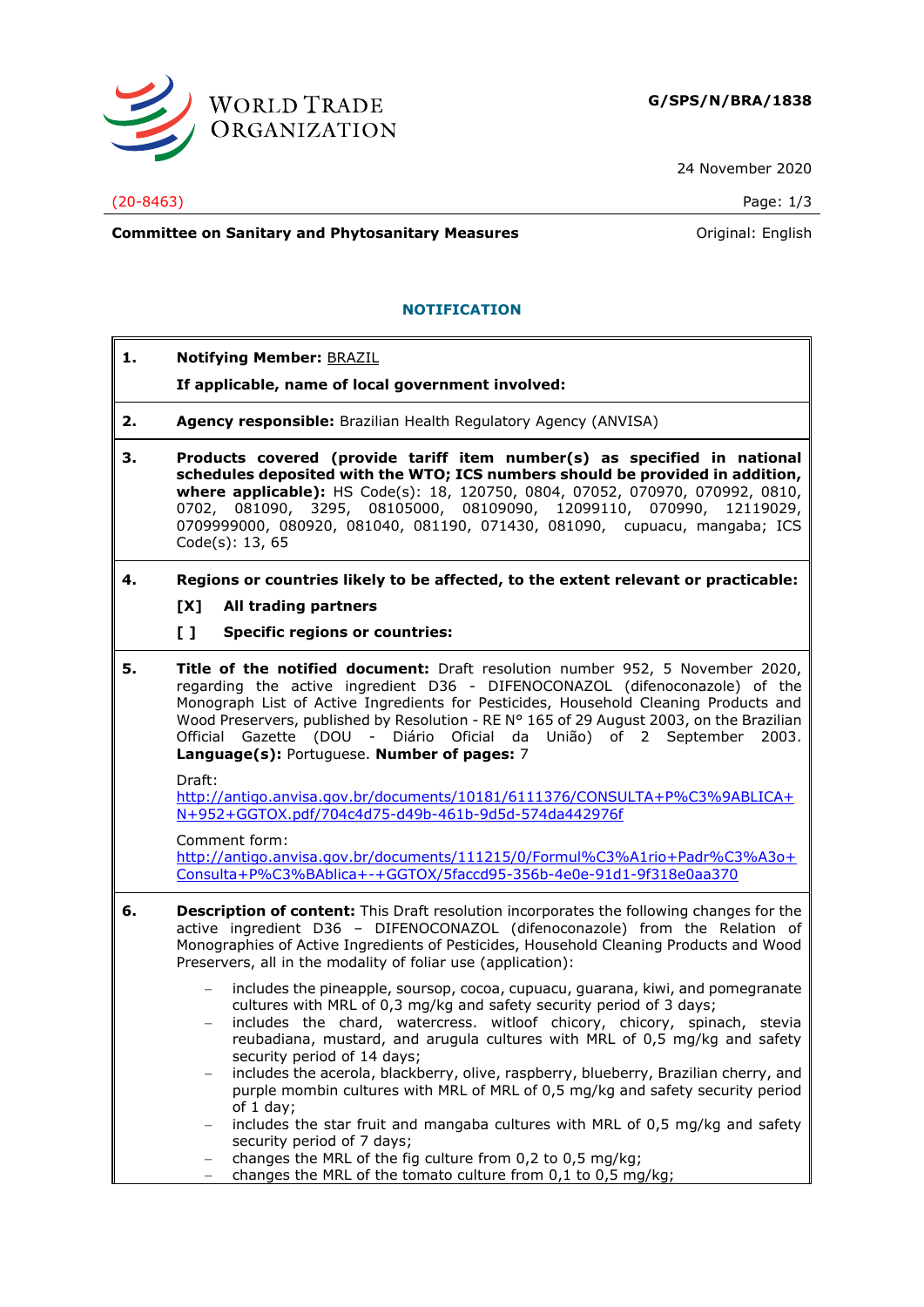|     | $-$                                                                                                                                                                                              | includes the phrase: "for the purpose of residue definition for conformity to MRL<br>and dietary risk assessment, it will be considered the active ingredient<br>difenoconazole"                                                                                                                                                                                                                                                                                                                                                                                               |  |
|-----|--------------------------------------------------------------------------------------------------------------------------------------------------------------------------------------------------|--------------------------------------------------------------------------------------------------------------------------------------------------------------------------------------------------------------------------------------------------------------------------------------------------------------------------------------------------------------------------------------------------------------------------------------------------------------------------------------------------------------------------------------------------------------------------------|--|
| 7.  | Objective and rationale: [X] food safety, [] animal health, [] plant protection,<br>[ ] protect humans from animal/plant pest or disease, [ ] protect territory from<br>other damage from pests. |                                                                                                                                                                                                                                                                                                                                                                                                                                                                                                                                                                                |  |
| 8.  | Is there a relevant international standard? If so, identify the standard:                                                                                                                        |                                                                                                                                                                                                                                                                                                                                                                                                                                                                                                                                                                                |  |
|     | [X]                                                                                                                                                                                              | Codex Alimentarius Commission (e.g. title or serial number of Codex<br>standard or related text): CAC/MRL 1 Maximum Residue Limits (MRLs) for<br>Pesticides.                                                                                                                                                                                                                                                                                                                                                                                                                   |  |
|     | $\mathbf{L}$                                                                                                                                                                                     | World Organization for Animal Health (OIE) (e.g. Terrestrial or Aquatic<br>Animal Health Code, chapter number):                                                                                                                                                                                                                                                                                                                                                                                                                                                                |  |
|     | $\mathbf{L}$                                                                                                                                                                                     | International Plant Protection Convention (e.g. ISPM number):                                                                                                                                                                                                                                                                                                                                                                                                                                                                                                                  |  |
|     | $\mathbf{L}$                                                                                                                                                                                     | <b>None</b>                                                                                                                                                                                                                                                                                                                                                                                                                                                                                                                                                                    |  |
|     | Does this proposed regulation conform to the relevant international standard?                                                                                                                    |                                                                                                                                                                                                                                                                                                                                                                                                                                                                                                                                                                                |  |
|     |                                                                                                                                                                                                  | [ ] Yes [X] No                                                                                                                                                                                                                                                                                                                                                                                                                                                                                                                                                                 |  |
|     |                                                                                                                                                                                                  | If no, describe, whenever possible, how and why it deviates from the<br>international standard: The scientific methodology used by Brazil to establish MRLs is<br>consistent with international best practice. Countries set MRLs according to the good<br>agricultural practice (GAP) applicable to their region. Agricultural chemical use patterns<br>differ between different production regions and countries as pests, diseases and<br>environmental factors vary. This means that Brazilian MRLs for agricultural chemicals in<br>food may differ from Codex standards. |  |
| 9.  | Other relevant documents and language(s) in which these are available:                                                                                                                           |                                                                                                                                                                                                                                                                                                                                                                                                                                                                                                                                                                                |  |
| 10. | <b>Proposed date of adoption (dd/mm/yy):</b> To be determined after the end of the<br>consultation period.                                                                                       |                                                                                                                                                                                                                                                                                                                                                                                                                                                                                                                                                                                |  |
|     | <b>Proposed date of publication (dd/mm/yy):</b> To be determined after the end of the<br>consultation period.                                                                                    |                                                                                                                                                                                                                                                                                                                                                                                                                                                                                                                                                                                |  |
| 11. | Proposed date of entry into force: [ ] Six months from date of publication,<br>and/or (dd/mm/yy): To be determined after the end of the consultation period.                                     |                                                                                                                                                                                                                                                                                                                                                                                                                                                                                                                                                                                |  |
|     | $\mathbf{L}$                                                                                                                                                                                     | <b>Trade facilitating measure</b>                                                                                                                                                                                                                                                                                                                                                                                                                                                                                                                                              |  |
| 12. | Final date for comments: [ ] Sixty days from the date of circulation of the<br>notification and/or (dd/mm/yy): 9 January 2021                                                                    |                                                                                                                                                                                                                                                                                                                                                                                                                                                                                                                                                                                |  |
|     | Agency or authority designated to handle comments: [ ] National Notification<br>Authority, [X] National Enguiry Point. Address, fax number and e-mail address<br>(if available) of other body:   |                                                                                                                                                                                                                                                                                                                                                                                                                                                                                                                                                                                |  |
|     |                                                                                                                                                                                                  | Assessoria de Assuntos Internacionais - AINTE<br><b>International Affairs Office</b><br>Agência Nacional de Vigilância Sanitária - Anvisa<br>Brazilian Health Regulatory Agency<br>Tel: +(5561) 3462 5402/5404/5406<br>E-mail: rel@anvisa.gov.br                                                                                                                                                                                                                                                                                                                               |  |